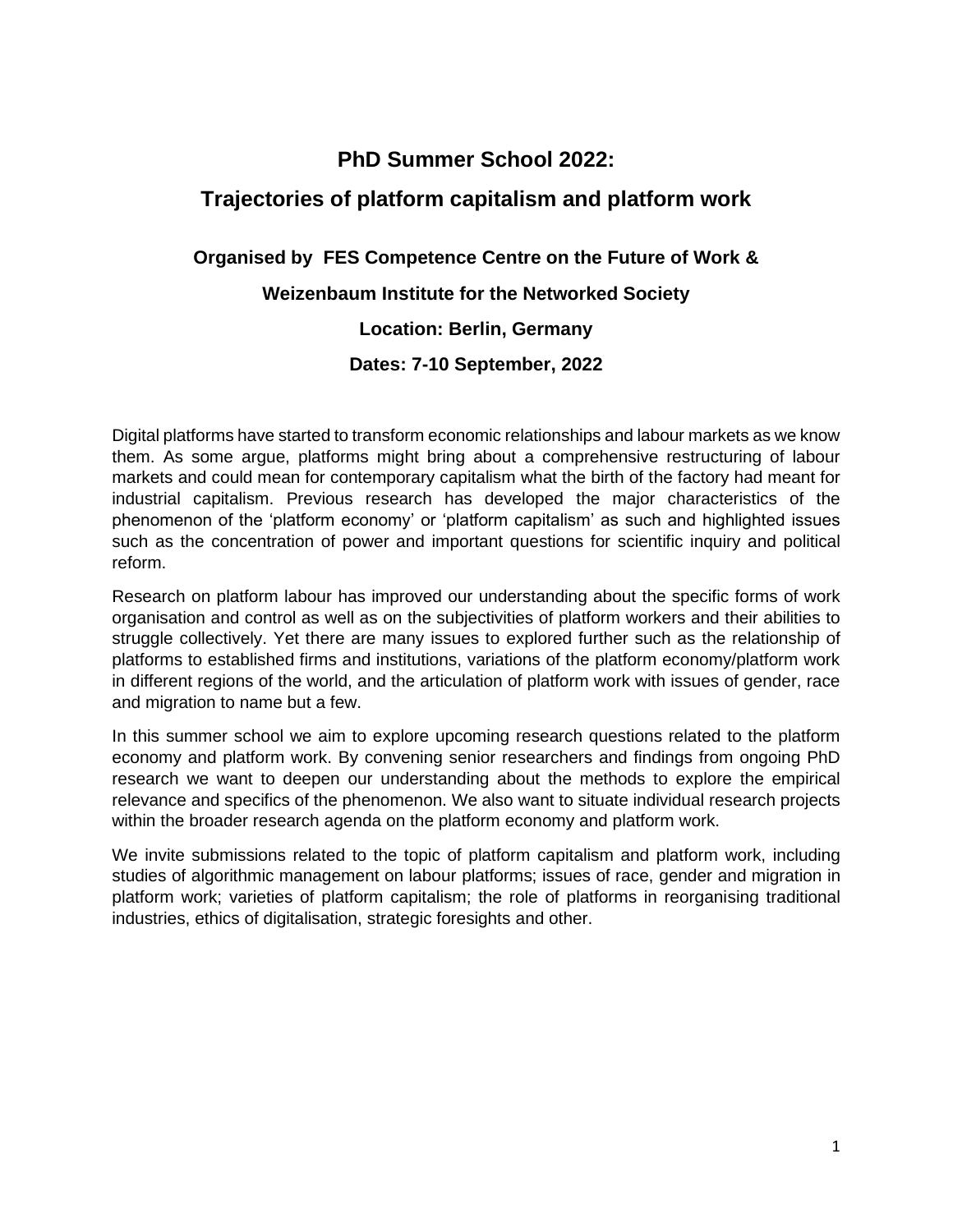**Number of places:** 16 PhD working on the topics related to digitalisation transformation from the social science perspective. Interdisciplinary approaches are highly encouraged.

**Eligibility**: currently registered PhD students in Social Science/Related Disciplines.

**Selection:** Participants will be selected following a peer-review process and on the basis of scientific excellence of their proposed abstract. A fair balance between different regions of Europe and topics will be maintained.

#### **Format of the event:** On-site

**Funding:** All selected participants will be provided with 3 nights' accommodation and meals during the stay. The travel costs and the costs for COVID-19 tests if required for the travel are not reimbursed. The PhD Students from Ukraine will be offered travel scholarships.

**Fee:** a fee of 50 EUR to be paid to the organisers once the list of participants is announced.

#### **Guidelines for applications:**

Please send a short CV (max. 3 pages) and an abstract of your paper (400 words max) **by April 30 2022.**

Your abstract should contain the following subheadings:

- Title of paper
- Keywords (up to 4)
- Research question
- Theoretical framework
- Methodology (if empirical paper)
- Preliminary findings or conclusions

Applications (in a single PDF file) must be submitted to [inga.sabanova@fesmoe.eu](mailto:inga.sabanova@fesmoe.eu) **by April 30 2022.**

### **The list of participants will be announced by June 15th 2022.**

If you are selected you will be required to submit a manuscript of a full paper (4000 words, excluding footnotes and bibliography) **by 15 July 2022** to [inga.sabanova@fesmoe.eu](mailto:inga.sabanova@fesmoe.eu)

This is essential to ensure that participants get the most of this programme. Papers will be circulated in advance and allocated to peer discussants.

We kindly ask you to apply only if you accept these terms of conditions and are prepared to follow the guidelines and deadlines.

**The best five papers will be published after the summer school.**